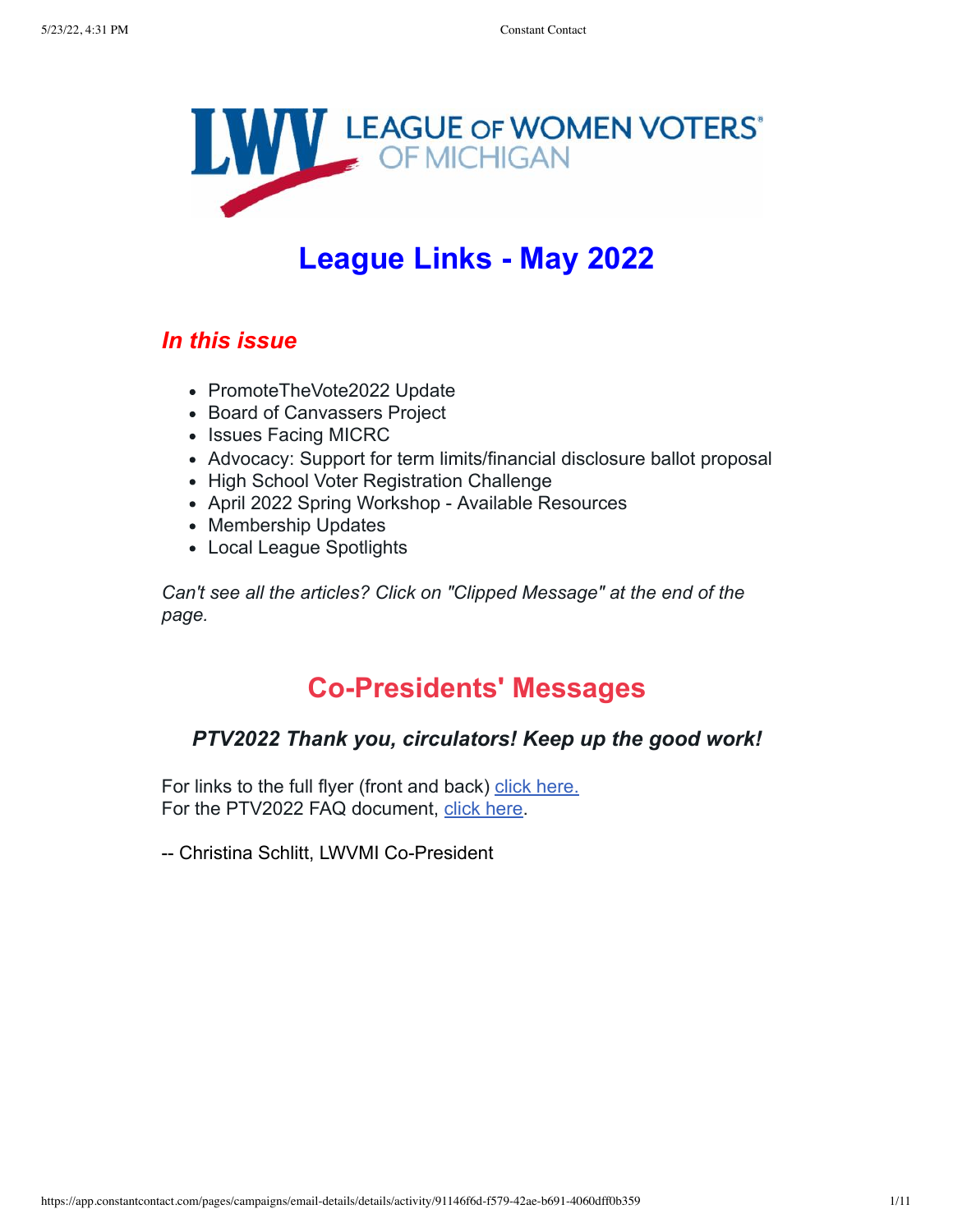

#### Sign the Promote the Vote 2022 petition today to put a measure on the 2022 ballot that will:

- Stop intimidation of voters and interference with voting
- **Protect local election funding to keep elections secure**
- **Ensure we have 9 days of in-person, early voting**
- Create a permanent absentee ballot list and online absentee ballot tracking **Make lines shorter on Election Day**
- **Guarantee voters serving in the military have time to return their ballot**

# **Quiet May 3 Elections = Smooth Board of Canvassers Observing**

Though 64 of Michigan's 83 counties had elections on May 3, only 4 communities held Special Elections for State Representatives. It was in those counties – Macomb, Kent, Wayne and Oakland – that the League launched its 2022 Board of Canvassers (BOC) observer program similar to the state-wide program following the presidential election in 2020.

The May 3rd elections were generally quiet. Our observer corps was made up of 14 League members and 3 other volunteers from our coalition partners. We were again lucky to secure the pro bono services of Attorney Mark Brewer who trained the observers about the duties of the BOC members and red flags we should watch for. As it turned out, most counties were so quiet that the BOC members and/or the Clerk were happy to discuss the process with the observers and answer any questions they had. In most cases the majority of the work was completed in the first day, and the BOC members breezed through the certification process with unanimous support.

Thank you to these League members who volunteered their time to help with the BOC observer process after the May 3rd election:

- Macomb County: Sylvia Cacossa, and Cathy Novak
- Oakland County: Maria Woloson, and Jim Treharne
- Kent County: Courtney Winnell, Carole Retan, Nancy Mroczkowski, Joan Long, Eva Sitek, Mark Weaver, and Stephanie Weaver
- Wayne County: Roberta Deering and Paula Bowman

And thank you also to Ingham County members Lisa Moore and Barb Babidigare who will be monitoring the State Board of Canvassers meeting on May 26.

The BoC project will be expanded in August to include up to 30 counties and even more in November. Because there will be elections in every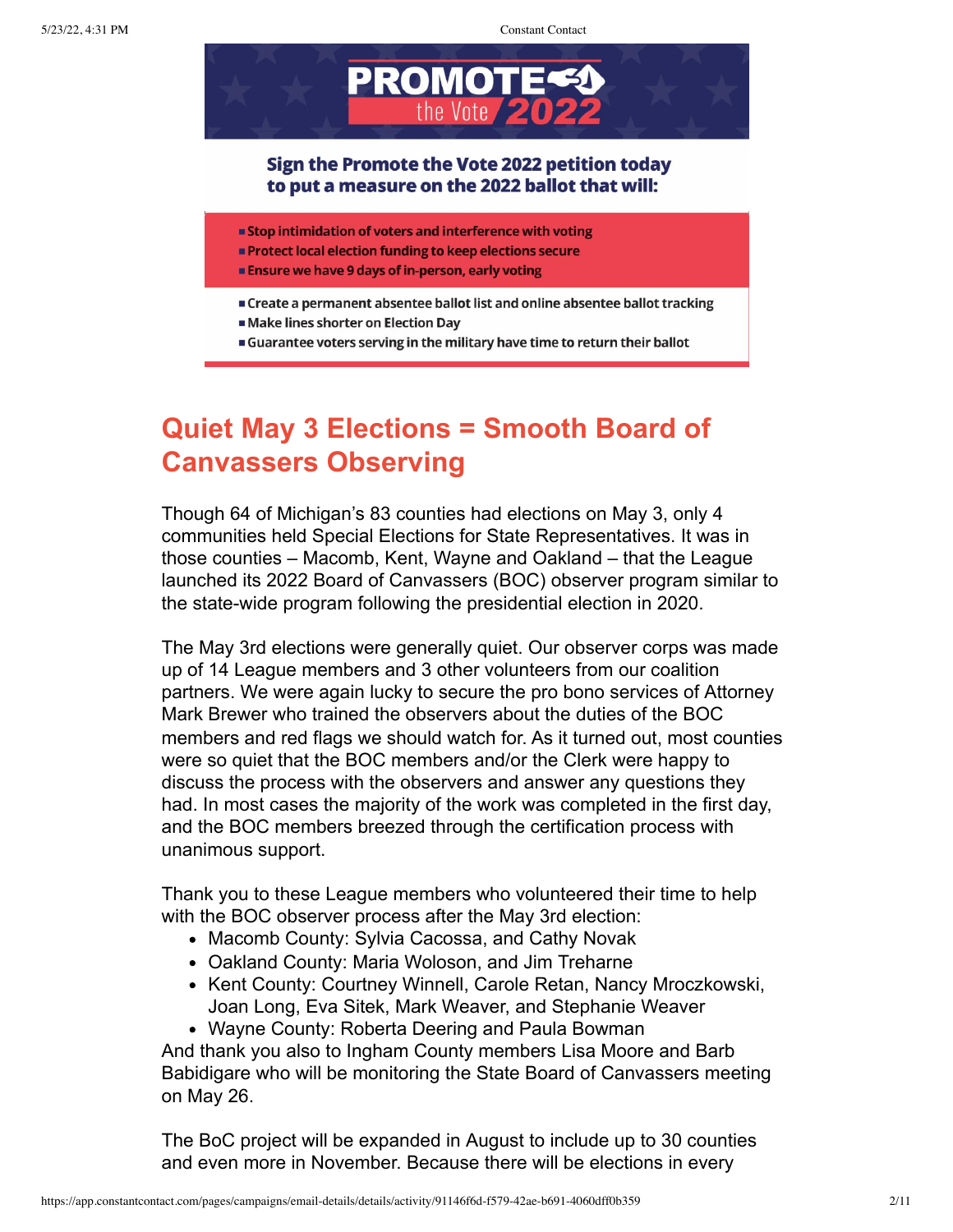community and the ballots will be longer, the canvas process will also be longer. We will need more volunteers to help, so please consider being a part of this intriguing process in the days after August 2 and November 8. This is a great way to learn about what happens to the ballots after they're counted by the tabulator or by the AV counting board. Watching how everything must balance is another testament to how secure Michigan's elections are.

In League,

-- Paula Bowman, LWVMI Co-President

## **Save The Date**

All LWVMI delegates to the LWVUS Convention will meet via Zoom Wed., June 15, 4 p.m. More details to follow.





## **Issues Facing MICRC**

The Commission continues to meet the 2nd and 4th Thursday of every month, from 10:00 am – 2:00 pm. Our League Monitoring Team continues to observe and report on the meetings.

Final maps took effect March 28, 2022. You can find your districts by entering your address into [VOTE411.](https://www.vote411.org/) You can also look up your districts by county at [www.Michigan.gov/MICRC, Final Maps.](https://www.michigan.gov/micrc/mapping-process/final-maps)

There are four issues and two lawsuits currently facing the MICRC.

#### **Issues**

The issues are: a Budget Shortfall, Future Membership of 2020 MICRC, House Resolution HJR S, and the MICRC's Final Report

#### **Budget Shortfall**

The MICRC sent a request to the state Legislature for funds to cover litigation expenses incurred in defending their maps. (The Michigan Constitution requires the Legislature to pay for litigation incurred by the MICRC in defending its maps.)

Commission Chair MC Rathhorn and Executive Director Edward Woods, III met with the House Appropriations Subcommittee to explain the request.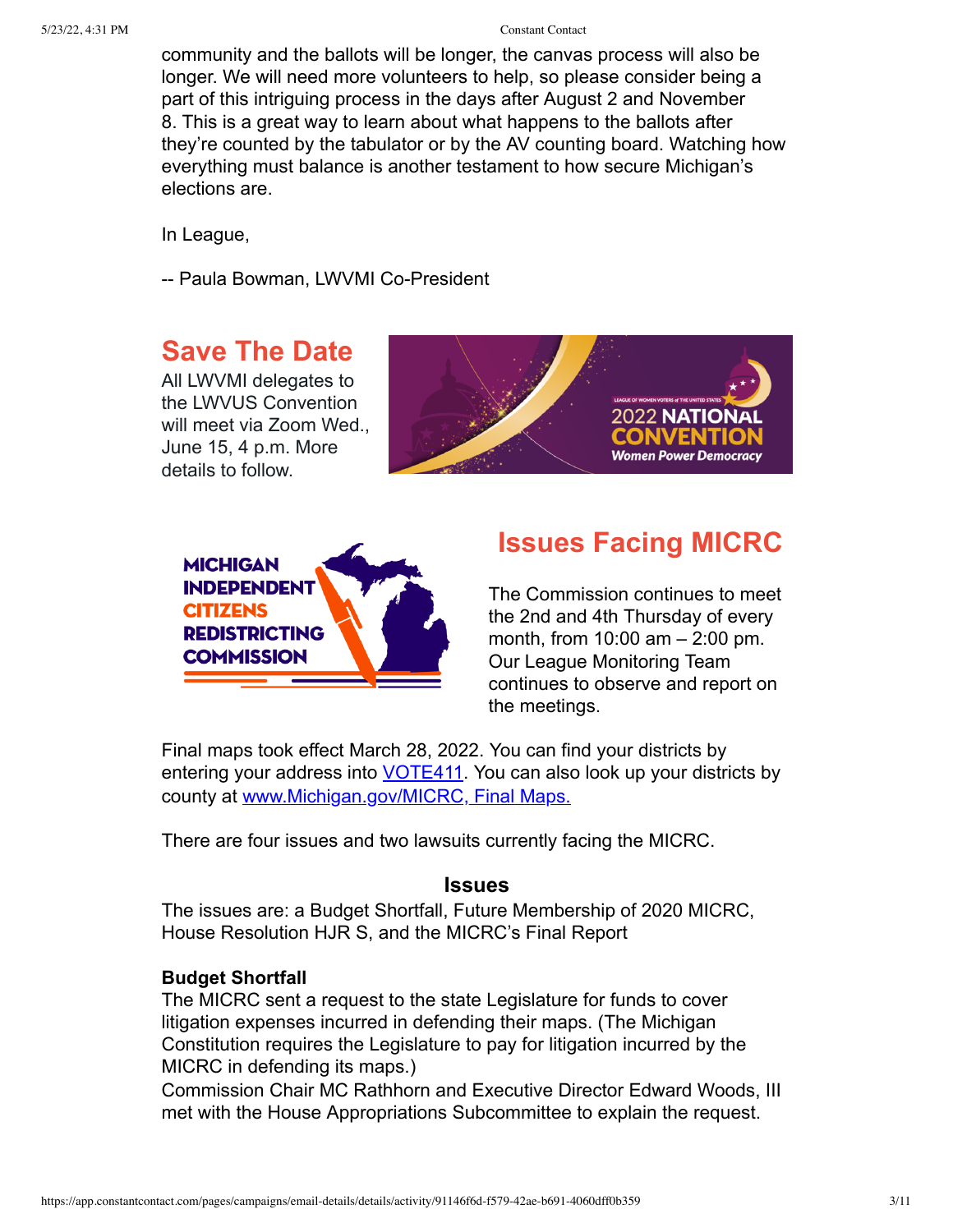Due to the cost of litigation, the MICRC will run out of money in June unless the Legislature grants them the \$1 million plus, the MICRC has requested. A letter will be sent to the Committee asking them to place the requested funds for the MICRC in the Supplemental Budget as soon as possible.

#### **Future Membership of 2020 MICRC**

The MICRC is waiting for their legal team to make a recommendation re the status of the 2020 Commission after the pending lawsuits have been settled. (There are two lawsuits pending in the federal courts.) The legal team reported that they are considering whether the Constitutional Amendment requires the MICRC to go "dormant" or "end" after the pending lawsuits have been settled. If the current MICRC were to "end," a new set of Commissioners would have to be selected in the event new lawsuits were filed before the 2030 Commission was selected.

#### **House Resolution HJR S Introduced**

House Resolution, HJR S, has been introduced into the House. It is nonbinding, but if it passes with 2/3 vote of both the House and Senate, a proposal to abolish the MICRC from the Constitution would be on the November ballot.

#### **MICRC's Final Reports**

The Constitution requires a final report on the work of the Commission, including why the maps were drawn as they were. Commissioners who voted against the final maps may submit a dissenting report to be included with the final report, if they wish.

The release of the final report has been delayed because the MICRC's lawyers are concerned that the content of one of the dissenting reports might have an adverse impact on pending or future lawsuits. The lawyers need to consult with one of the MICRC's consultants, Dr. Lisa Handley. She has been tied up in other litigation and has not been available until recently.

The dissenting report will not be affected, but the MICRC report might need to provide context surrounding the issue.

#### **Lawsuits**

#### **Pending**

• Banerian y ICRC and Benson filed with the federal trial court. The case was heard by a 3-judge panel in the Western District of Michigan. It challenged the U.S. House map (Chestnut) for violating the one person, one vote requirement of the U.S. Constitution and it also claimed the Constitutional criterion re Communities of Interest was not followed correctly by the MICRC. In addition, the plaintiff asked for an injunction.

Voters Not Politicians was granted permission to be an Intervenor on the side of the MICRC.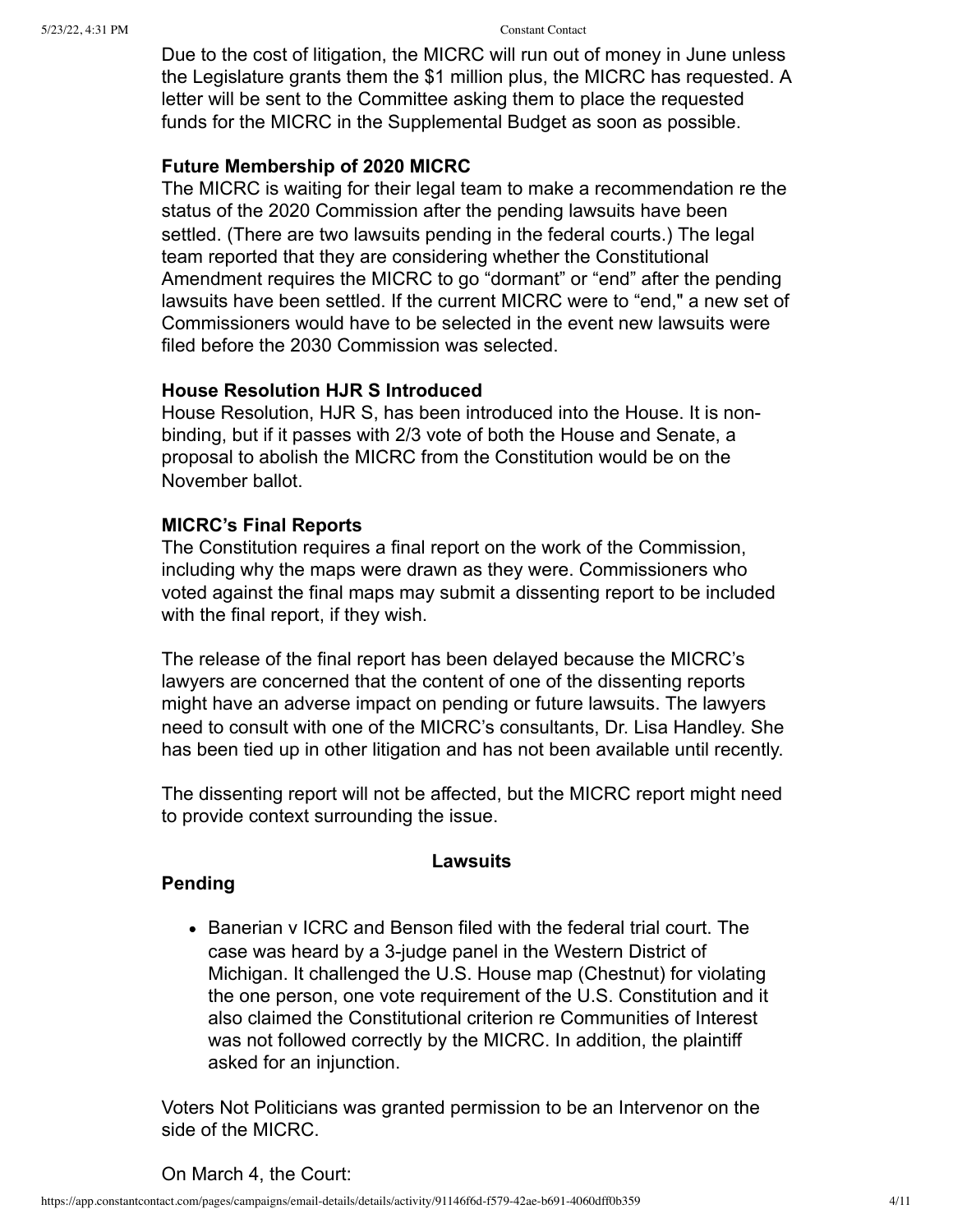Dismissed the Communities of Interest Claim under Rucho. (Rucho was the case used by the U.S. Supreme Court to dismiss the LWVMI v Benson 2018 lawsuit. The U.S. Supreme Court ruled that partisan gerrymandering cases could not be heard by the federal courts because it is a state issue.) Denied the request for an injunction.

The one person, one vote claim remained. Oral arguments on that claim were heard on March 16. On March 25, the Federal Court denied the plaintiff's claim.

The plaintiff appealed to the U.S. Supreme Court. No action will be taken by the U.S. Supreme Court until at least October.

• Agee et al v. Benson filed in Western District Federal Court, claims MICRC violated Voting Rights Act when it drew state House and Senate maps in South Eastern Michigan. Briefs have been requested.

#### **Dismissed, Denied or Settled Lawsuits**

• Detroit Caucus v MICRC re VRA in all 3 types of maps Dismissed by Michigan Supreme Court, 4 to 3 on February 3, 2022.

LWVMI v MICRC filed with the Michigan Supreme Court on January 28, 2022. The lawsuit challenged the partisan fairness of the state House map (Hickory). On February 10, the Secretary of State filed an Amicus Brief requesting the Court to expedite the process and to adjust the Candidate filing deadlines, if necessary. The SOS did not support either side of the lawsuit.

Dismissed by Michigan Supreme Court, 5 to 2 on March 25, 2022.

Wagner v MICRC filed by Commissioner Erin Wagner, alleging the MICRC had violated the Freedom of Information Act. Settled by a Consent Judgment.

Susan Smith, VP for Advocacy and Redistricting Director

## **Advocacy**

On May 9, the League of Women Voters of Michigan, represented by Judy Karandjeff, participated in a press conference sponsored by a Statewide Coalition to call on the legislature to put Transparency and Term Limits on the Ballot

Michigan is one of only two states in the nation that does not require their statewide officials to file a financial disclosure. It is one of the reasons why Michigan consistently ranks last for transparency in government. This proposal would bring Michigan in line with the 48 states and Congress that currently require disclosure.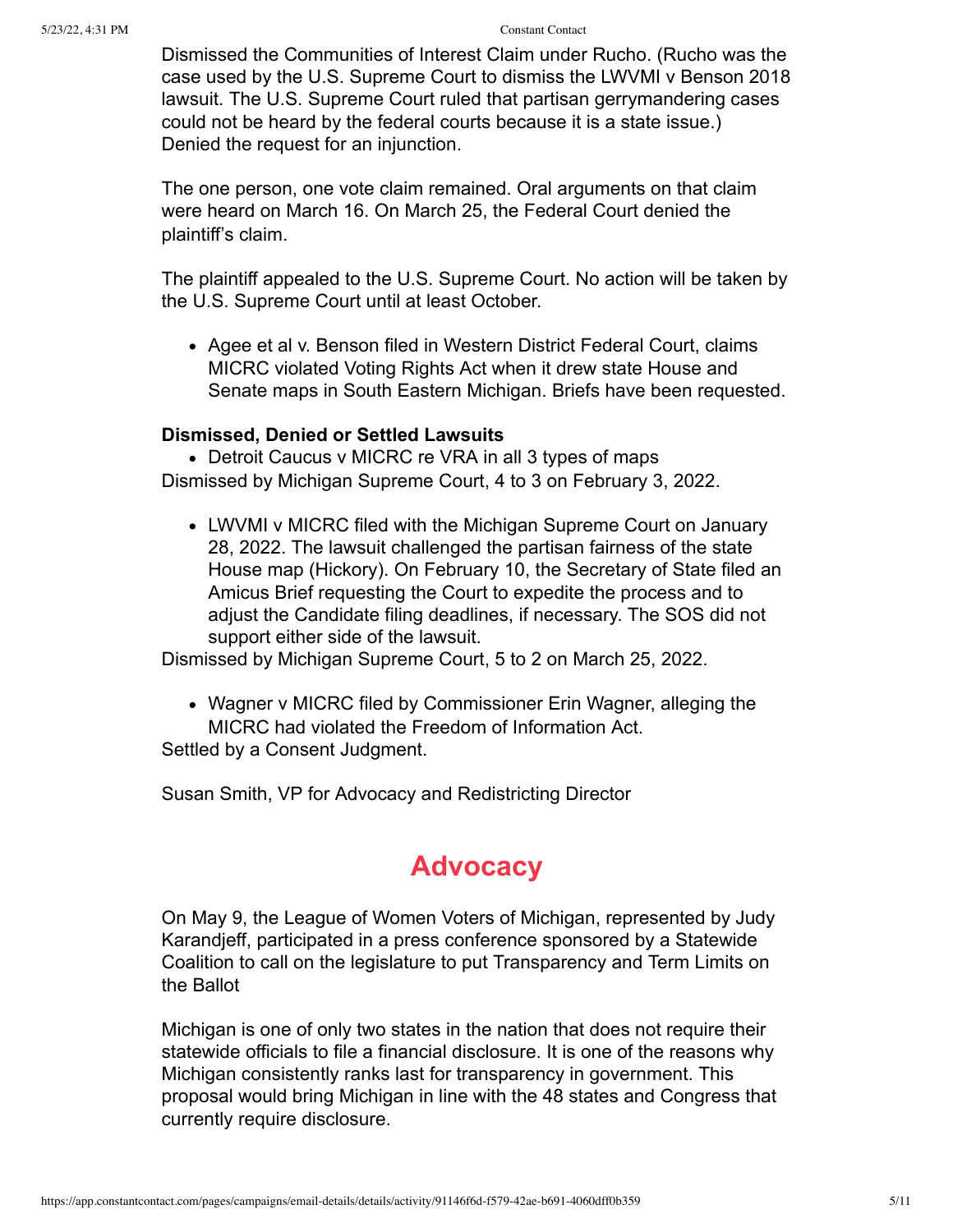It also updates Michigan's 30-year-old term limits law by reducing the time legislators can serve in the legislature from 14 years to 12, with the option of serving all 12 in one chamber.

The growing coalition of supporters includes:

- AFT Michigan
- Michigan Chamber of Commerce
- League of Women Voters of Michigan
- Michigan Manufacturers' Association
- Michigan Regional Council of Carpenters and Millwrights
- NFIB Michigan
- Detroit Regional Chamber of Commerce
- Michigan Association for Justice
- Michigan Bankers Association
- Michigan Hispanic Chamber of Commerce
- Fems for Dems
- Michigan Infrastructure & Transportation Association
- Michigan REALTORS
- UNITE HERE Local 24

On Tuesday, May 10, the Michigan House and Senate passed HJR R with the needed 2/3rds vote to place the financial disclosure and term limit change on the November ballot. The League supports this proposal.

While LWVUS has a position opposing term limits at the federal level, the position (under Representative Government) allows state leagues to make the decision on whether or not to use the position. LWV of California supported the term limit change adopted by voters in California in 2012. No state has been successful to eliminate term limits completely, but some have successfully made modifications. LWVMI will be working to pass this ballot proposal in November because we believe the changes will make Michigan's government better.

-- Judy Karandjeff, LWVMI Chair Advocacy Committee

# **The MI Vote Matters HS Registration Challenge**

We're entering the home stretch with the challenge. Many schools are conducting their final voter registration activities this month. Information from **[Inspire2Vote](https://www.inspire2vote.org/)** indicates that many schools have submitted pledge cards and they expect more to arrive by the May 27 deadline.

There are currently over 80 schools participating in the Challenge. I'm very impressed with the participation of our local Leagues in this project. Final numbers will be reported in next month's League Links.

On April 18, I attended a virtual meeting with Ben Gardner, All Voting is Local, Dessa Cosma, Detroit Disability Power (DDP) and Cathy McAdam, LWVGP and DDP to review the challenges faced by voters with disabilities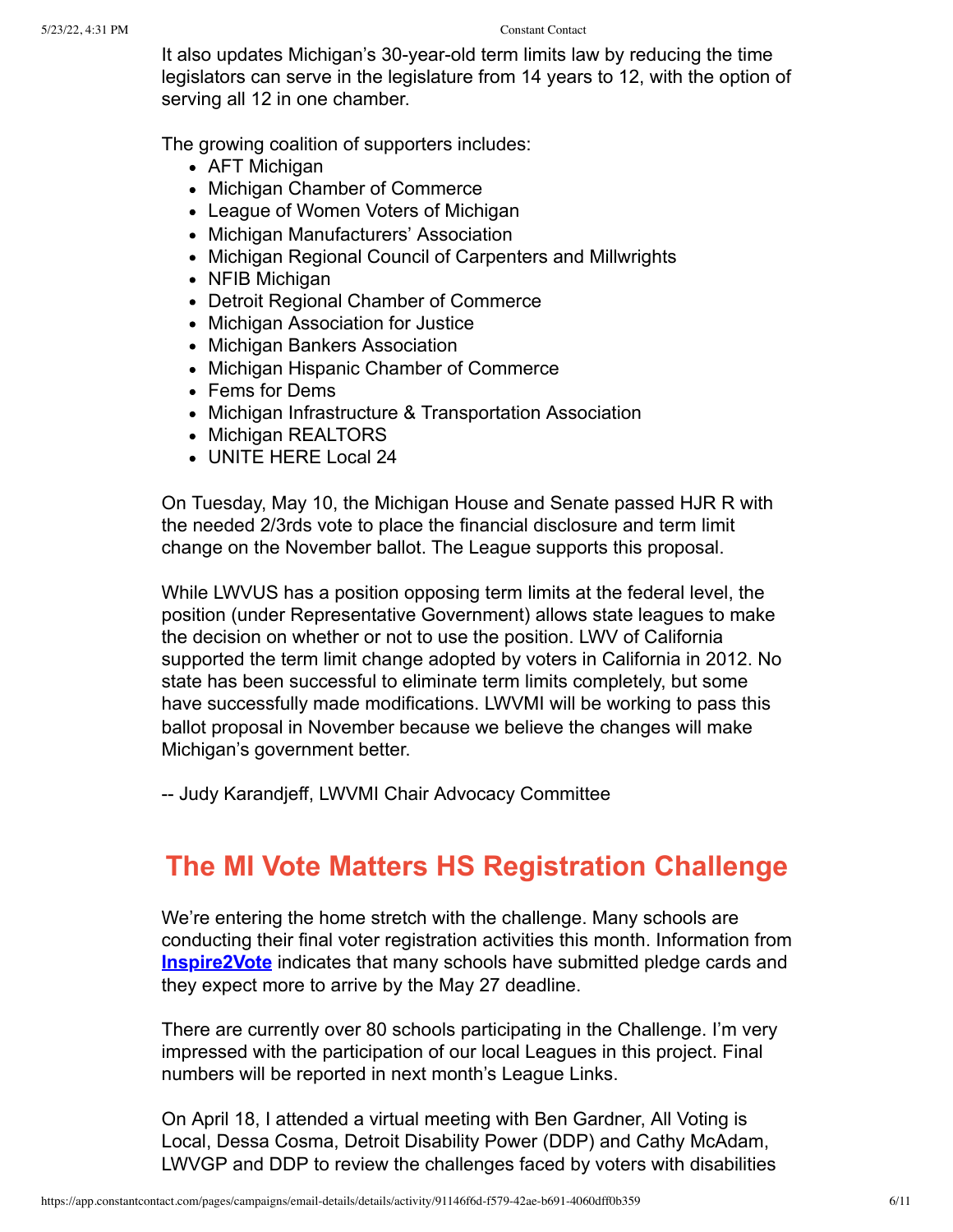at the polls. There are three main issues: 1. Training of poll workers, 2. cultural competency, and 3. accessibility.

The following are suggestions to be included in poll worker training:

a. How to understand, appreciate and interact with voters with disabilities b. Communicate the laws pertinent to voters with disabilities (i.e. they are allowed to bring someone to assist them with voting)

- c. Hands on training on the use of the Voter Assist Terminals (VAT's)
- d. Rights of voters with disabilities (related to item b above)

We will be working with local clerks to see if these items can be incorporated into poll worker training. The Secretary of State's Strategic Plan identifies serving voters with disabilities as a priority

The next Voter Services Virtual Meeting will be held on Thursday, May 26, at 7:00 p.m. The agenda, with Zoom link, will be sent out the day before the meeting.

Judy Florian, LWVMI VP of Voter Services, [jflo@comcast.net](mailto:jflo@comcast.net)



# *LWVMI Spring Workshop: Available Resources*

If you missed the April 30 Spring Workshop or would like to refresh your memory, resources from the workshop are available.

The workshop featured a general session on ballot proposals with much information on Promote the Vote 2022. Breakout sessions highlighted local advocacy, local

action on climate change, using information from a local observer corps, and getting a pro-voting resolution passed.

To see available materials and recordings of those sessions from the workshop, please use this link: <https://tinyurl.com/53arejrn>

-- Denise Hartsough, Chair Spring Workshop Committee

# **Membership Updates**

The Membership Leaders' Network met on Wednesday, May 11, at 7 p.m. on Zoom. The topic was *Implementing the Diversity, Equity and Inclusion Lens in Local Leagues.*

Three Leagues that have successfully implemented DEI into the League's culture shared their experiences. Wilhelmina Giblin represented Grosse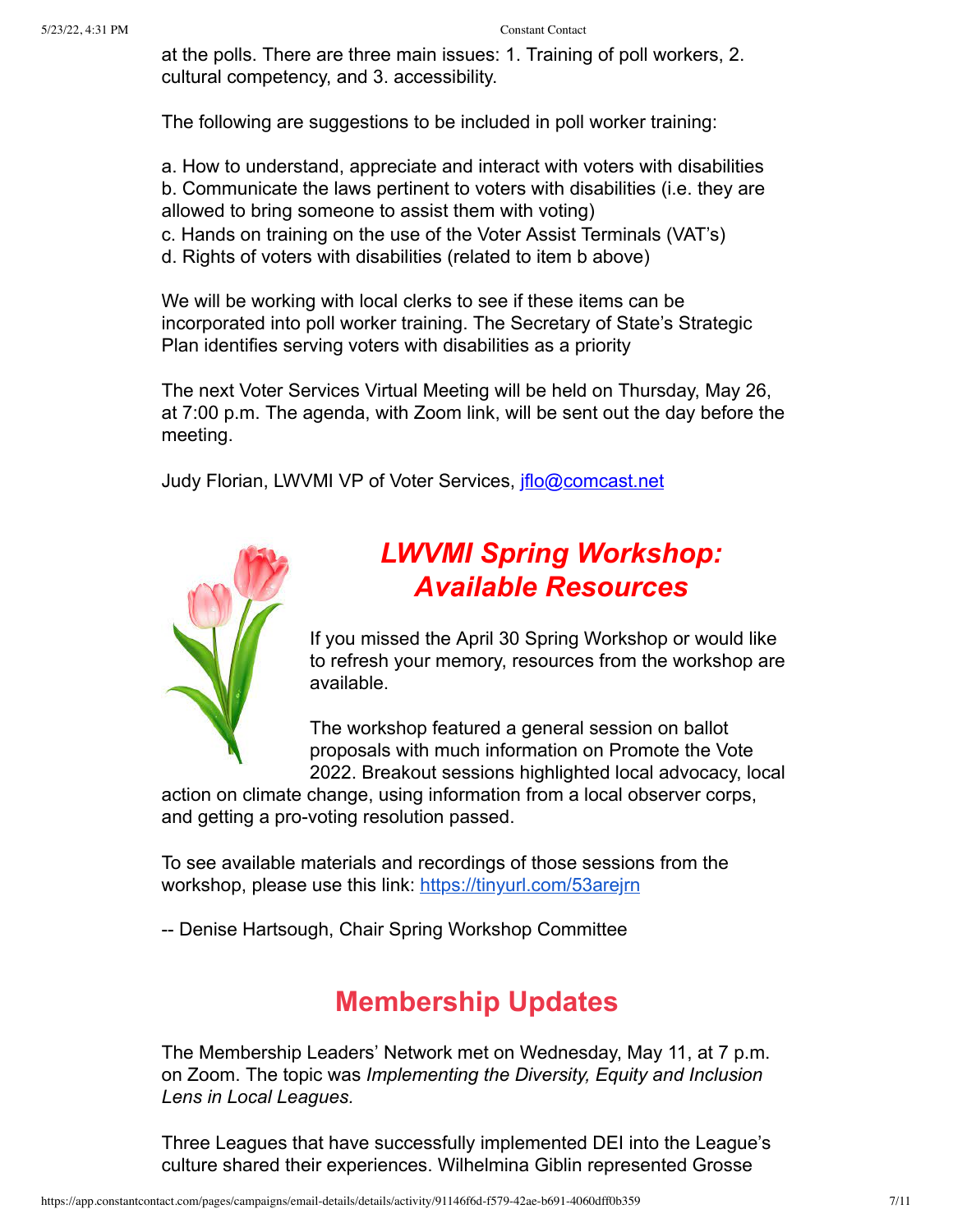Pointe and MerriKay Oleen-Burkey represented Kalamazoo. The DEI Team decided that hearing about DEI implementation from a League in another state might provide some new perspectives, so our Shur Fellow, Linda Mahan, connected us with Pam Turner and Vonne Zdenek from LWV Larimer County, Colorado.

The May Network Zoom meeting was the last regularly scheduled meeting until September, unless a topic emerges that needs immediate attention. In the meantime, the plan is to have smaller Zoom meetings for Leagues with similar situations such as size, location, status or challenges. Membership leaders will be contacted as meeting are organized.

If you have questions or would like to be added to the Membership Leaders' Network email list to receive information about meetings and resources, contact Camilla.

-- Camilla Davis, LWVMI VP Membership [cdavis.lwvmi@gmail.com](mailto:cdavis.lwvmi@gmail.com)

### **Local League Spotlights**

**LWV Detroit** Rebeka Islam, LWVMI Membership Director, (photo at right) is being recognized for her efforts as one of ten people chosen for the 2021 Governor's Service Awards. She and the other recipients, chosen by Gov. Gretchen Whitmer and the Michigan Community Service Commission, have dedicated their time to help support significant needs in food distribution, health and other community issues during the pandemic. The *Macomb*



*Daily* published an article about Rebekah and her accomplishments on April 28, 2022. [Read the article](https://www.macombdaily.com/2022/04/28/sterling-heights-woman-to-receive-governors-service-award/)

**LWV Saginaw** Kimberly Napoleon will be the Grand Marshall of the Saginaw Memorial Day Parade on Monday, May 30.

**LWV Lansing Area** The May 10 Annual Meeting featured Antoniese (Tony) Gant, Policy Analyst and Mid-Michigan Regional Coordinator for Nation Outside, an organization that advocates for people who have been involved in the criminal justice system. Learn more about Nation Outside on their website.<https://www.nationoutside.org/>

> **Be sure to check out the most recent [LWVMI Annual Report!](https://lwvmi.org/wp-content/uploads/2021/09/Annual-Rept-LWVMI-2021.pdf)**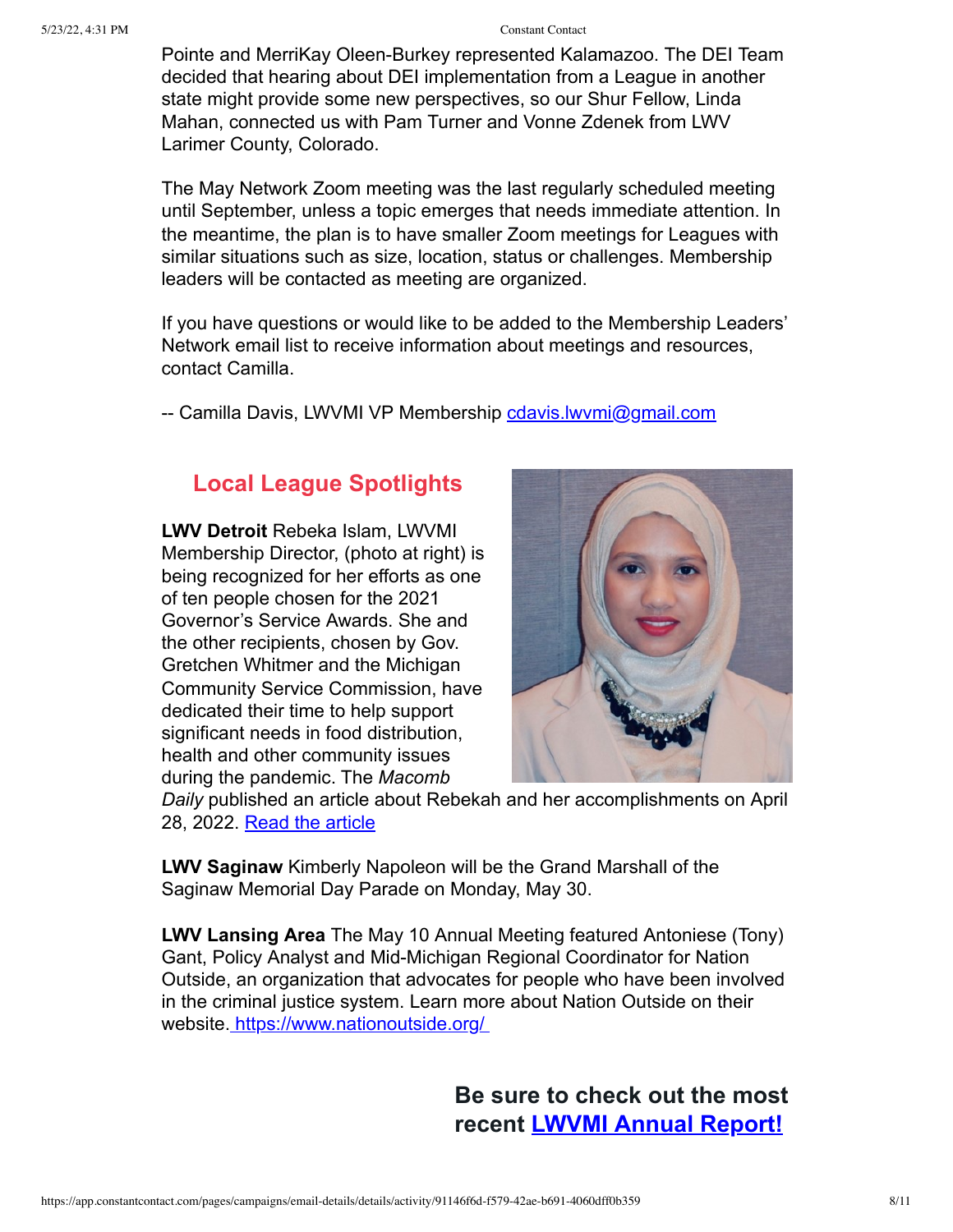Does YOUR local League put together an annual report of your League's accomplishments?

These reports are a great way to highlight all your League has accomplished, and a way for new members to learn what I WV is all about.

## **Local Leagues**

**LEAGUE OF WOMEN VOT** 

**Annual Repor** 2020-2021 -<br>Sint Joseph Street " Suite 3G \* Lan in CHIGAN<br>Sint Joseph Street " Suite 3G \* Lansing, MI 489<br>" S17-484-5353 \* laami oo

[Berrien/Cass Counties](http://www.lwvbcc.org/) [Copper Country](http://www.lwvccmi.org/) [Dearborn/Dearborn Heights](http://www.lwvddh.org/) [Delta County](https://lwvdeltacounty.org/?fbclid=IwAR1NsSlUywiOtBjVat-u2ZBxqptdq_a9vOCUD7ork0PNjNa3r8xbO4YmSCU) **[Detroit](http://lwvdetroit.org/)** [Eastern UP MAL](https://www.facebook.com/lwveup) State Unit [Flint Area](http://www.lwvflintarea.org/) [Grand Haven Area](https://www.facebook.com/League-of-Women-Voters-of-the-Grand-Haven-Area-1690078104545894/) [Greater Grand Rapids Area](https://www.facebook.com/grlwv/) MAL State Unit [Grand Traverse Area \(with Crawford County Geographical Unit\)](http://www.lwvgta.org/) [Grosse Pointe](http://www.lwvgrossepointe.org/) [Holland Area](http://www.lwvholland.org/) [Jackson Area](https://www.lwvja.org/) [Kalamazoo Area](http://www.lwvka.org/) (with [Calhoun County](https://www.facebook.com/Calhoun-County-Unit-of-the-League-of-Women-Voters-of-the-Kalamazoo-Area-100103985043338) Geographical Unit) [Lansing Area](http://lansing.mi.lwvnet.org/) [Leelanau County](http://www.lwvleelanau.org/) [Livingston County MAL State Unit](https://lwvbrightonhowellarea.org/content.aspx?page_id=0&club_id=920194) [Macomb County MAL State Unit](http://lwvmacombcounty.org/) [Manistee County](http://www.lwvmanisteecounty.org/) [Marquette County](https://lwvmqt.org/) [Midland Area](http://www.lwv-midland.org/) (with Bay County Geographical Unit) [Mt. Pleasant](http://lwvmpmi.org/) [Northern Lower Michigan MAL State Unit](https://www.lwvnlm.org/) [Northeast Michigan](https://lwvnemi.org/) (formerly Alpena County) [Northwest Wayne County](http://www.lwvnww.org/) [Oakland Area](http://www.lwvoa.org/) [Saginaw County](https://www.facebook.com/League-of-Women-Voters-Saginaw-County-113935740798118) [Tecumseh/Lenawee County](https://my.lwv.org/michigan/ann-arbor-area/tecumseh-league) MAL State Unit **[Troy](http://www.lwvtroyarea.org/)** [Washtenaw County](https://my.lwv.org/michigan/washtenaw-county) (formerly Ann Arbor Area) For more information go to [www.lwvmi.org](http://www.lwvmi.org/) or check out Facebook pages for state and local LWVs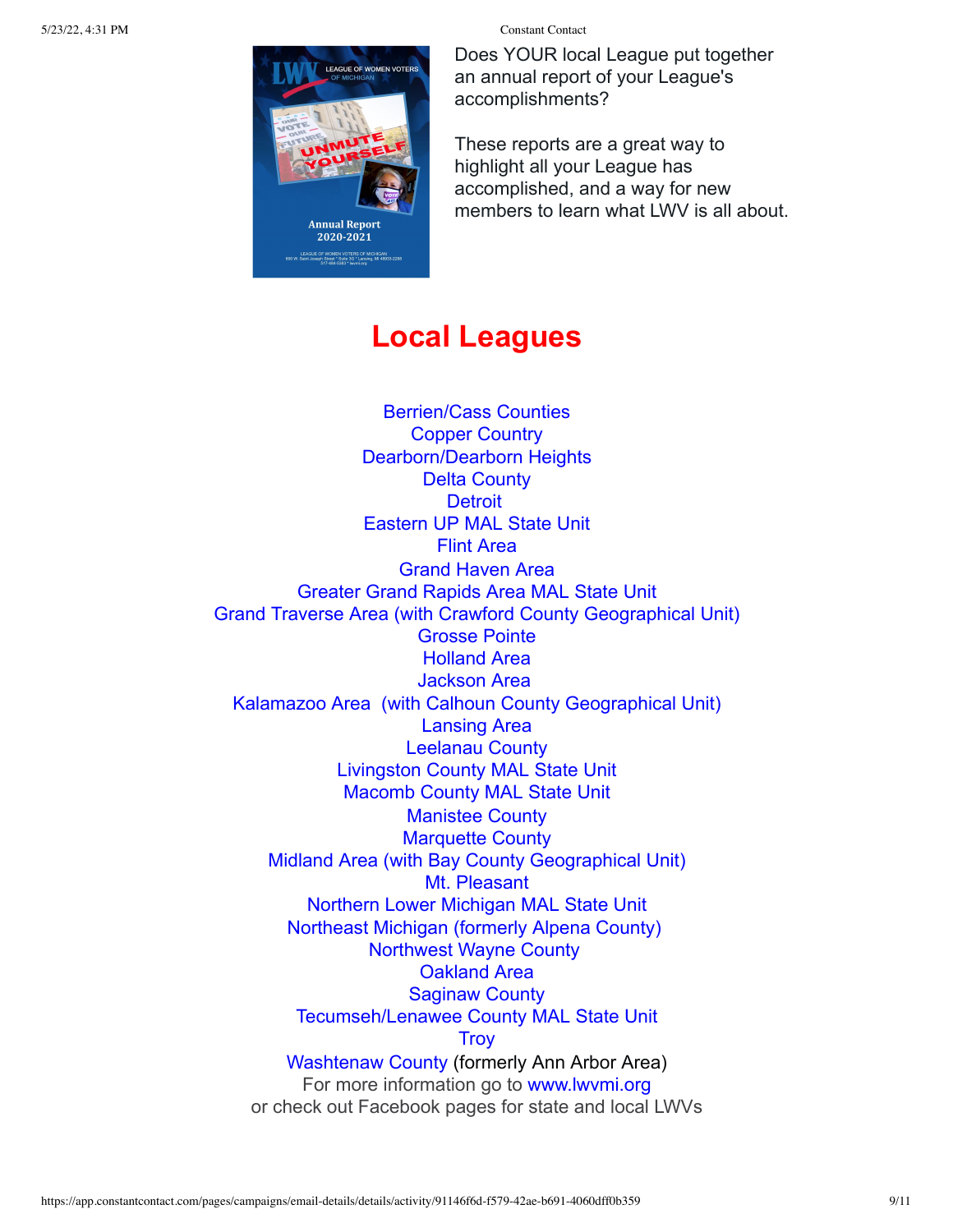# **League Leadership 2021-2023**

### **Officers**

Co-President: Christina Schlitt (Grand Traverse Area) Co-President: Paula Bowman (NW Wayne County) VP Voter Services: Judy Florian (Grosse Pointe) VP Advocacy: Sue Smith (Washtenaw County) VP Membership: Camilla Davis (Lansing Area) VP Program: Maria Woloson (Oakland Area) Secretary: Carla Barrows-Wiggins (Oakland Area) Treasurer: Denise Hartsough (Kalamazoo Area)

### **Directors**

Voter Services: Carolyn Vertin (Tecumseh/Lenawee) Voter Services: Anna Scott (Lansing Area) Membership: Connie Mitchell (Dearborn/Dearborn Heights) Membership: Rebeka Islam (Detroit) Communications: Vicki Granger (Grosse Pointe) At-Large: David Allen (Marquette County) At-Large: Kathy Poore (Macomb MAL)

# **Calendar**

## **May 2022**

May 25: Observer Corps Zoom call, 3 p.m. May 26: Voter Services Zoom call, 7 p.m. May 30: Memorial Day - office closed



## **June 2022**

June 11: LWVMI Board Meeting JUne 15: LWVMI delegates to LWVUS convention Zoom call, 4 p.m. June 23-26: LWVUS [Convention](https://convention.lwv.org/)

View the **[calendar](https://lwvmi.org/miscellaneous-league-resources/)** on the LWVMI website

**Connect with us!** League of Women Voters of Michigan **Phone:** 517-484-5383 **Email:** [office@lwvmi.org](mailto:office@lwvmi.org) **Website:** [lwvmi.org](http://lwvmi.org/) **Facebook:** <https://www.facebook.com/lwvmichigan/> **Twitter:** <https://twitter.com/LWVMichigan>